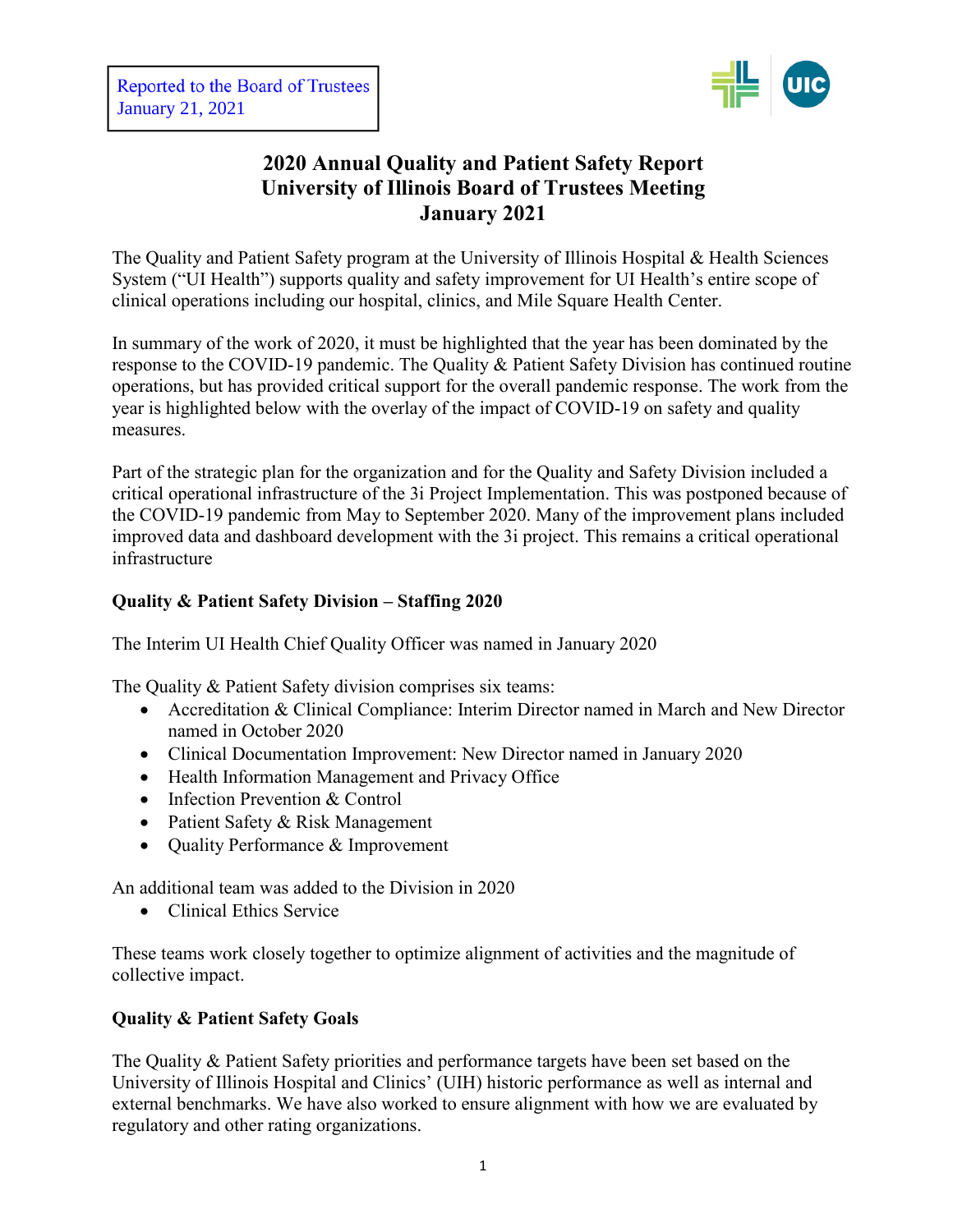

### **COVID-19 Impact on Ratings and Metrics**

External measures have been impacted by the COVID-19 pandemic. There have been changes in deadlines and exceptions for reporting related to the pandemic. To allow hospitals to address the crisis of COVID-19 some deadlines were postponed. Due to the increased severity of illness of patients with COVID-19 being admitted and decreases in non-urgent visits and procedures there were significant alterations in denominators for quality metrics and some of the regular measures were exempted because they cannot reliably calculate observed or expected comparators.

CMS Value-Based Purchasing and CMS Star Ratings will not use data from Q1 and Q2 of calendar year (CY) 2020. With the ongoing pandemic we have some expectation that these measures will not be included for the entire calendar year, but this has not been determined. It is difficult to anticipate how we will be measured from data in 2020. Measurements from performance in CY2020 is typically reflected in measures of CY2021. Although the data will not be reviewed externally, we have internally evaluated performance and determined the goals for FY21.

### **Summary of FY20 Goals and Achievement**

Leap Frog submission was postponed from the spring until fall of 2020. Despite delay for submission of data and the COVID-19 pandemic response, we have achieved a grade of **"C" which is improved** from our fall 2019 grade of "D". This improvement in grade is related to the improvements in some of the UI Health goals listed below.

### **Quality**

- Reduce Sepsis Mortality Index by 12.5-25%
	- o **Decrease** but not to target level; will continue as organizational priority
- Improve Postoperative Blood Clots by 12.5-25%
	- o **Decreased to target** in CY19 but with increased rates in CY20 due to COVID-19 risk of thrombosis; will continue as organizational priority.
- Reduce 30-Day Readmission Rate by 5-10%
	- o **Increase**; will continue as organizational priority.
- Meet Minimum Surgery Volume recommendations for at least 75% of designated surgery types
	- o **Did not meet target**; transitioned to surgeon volumes for organizational priority.
- Meet Critical Care-Certified Intensivist Staffing recommendations for at least 75% of Intensive Care Units
	- o **Did not meet target**; will continue as organizational priority.

#### **Safety**

- Ensure Two Patient Identifier adherence exceeds 98%
	- o **Achieved 100%**; will continue to maintain as organizational priority.
- Reduce Patient Safety Events by 5 to 10%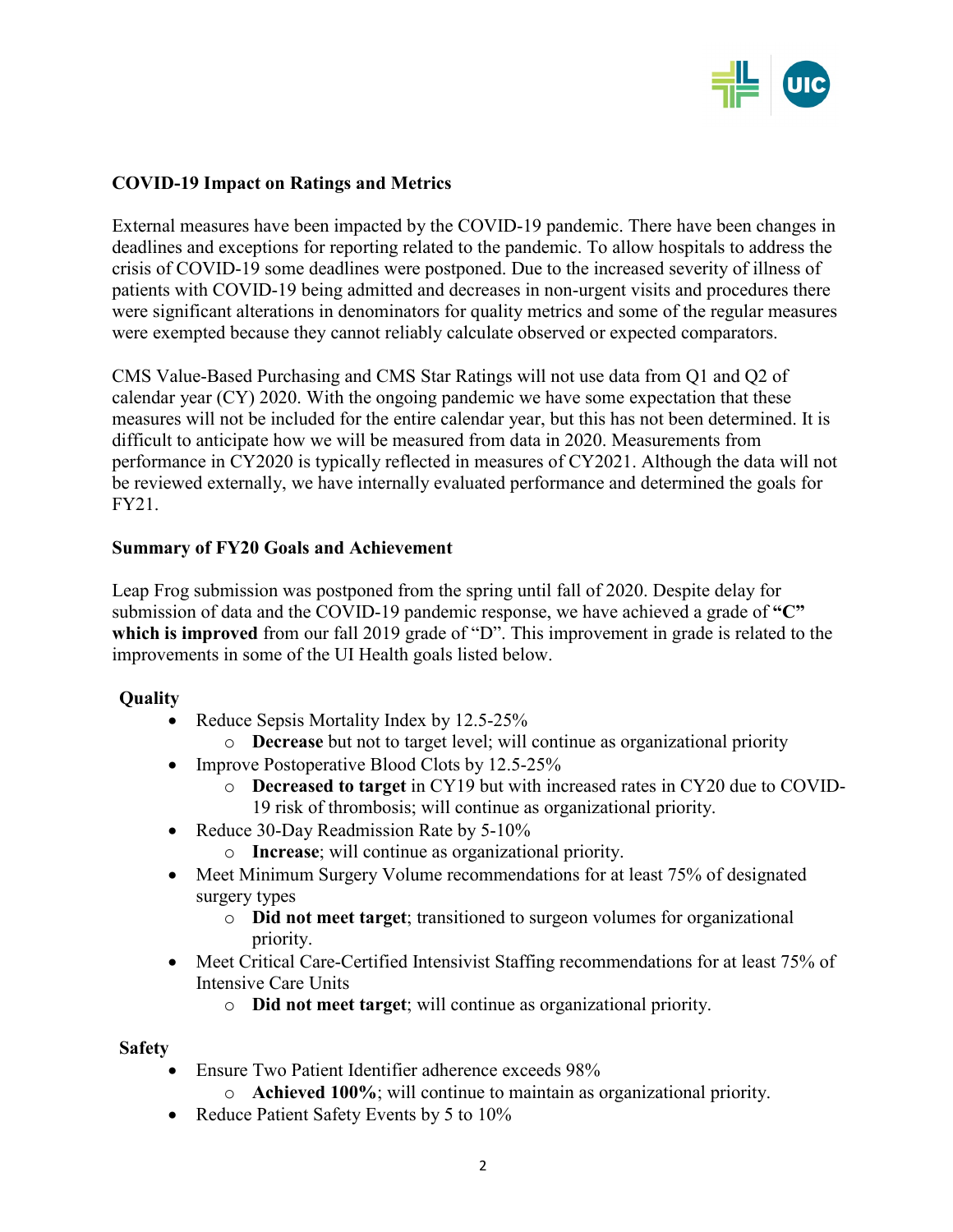

- o Central Line-Associated Blood Stream Infections
	- o **Decrease,** but increases seen related to COVID-19.
- o Catheter-Associated Urinary Tract Infections
	- o **Decrease**
- o Surgical Site Infections
	- o **Decrease** for some procedures, zero infections for abdominal hysterectomy in 2019.
- o Inpatient Falls Resulting in Injury
	- o **Decrease**
- o Hospital-Acquired Pressure Injuries
	- o **Increase**
- o Medication Errors Resulting in Harm
	- o **Increase**
- o Sentinel Events
	- o **Decrease**
- Reduce Employee Safety Events by 5 to 15%
	- o Sharps Injuries
		- o **Decrease**
	- o Injuries from Patient and Equipment Handling
		- o **Decrease**
	- o Slips, Trips, and Falls
		- o **Decrease**
	- o Injuries from Physical Altercations
		- o **Increase**

### **UI Health FY21 Goals**

The UI Health FY21 Quality & Patient Safety Goals are: **Quality**

- Reduce Sepsis Mortality Index
- Improve Postoperative Blood Clots
- Reduce 30-Day Readmission Rate
- Meet ICU Physician Staffing
- Improve Documentation & Coding Performance

**Safety** (sub categories unchanged)

- Reduce Patient Safety Events
- Reduce Employee Safety Events
- Mitigate Staffing Shortfall Events
- Continue Two Patient Identifier Adherence

#### **Quality & Safety Strategy & Leadership Steering Committee**

The Quality & Safety Strategy and Leadership Steering (QSSL) Committee provides leadership, direction, and oversight to UI Health's enterprise-wide quality and patient safety priorities,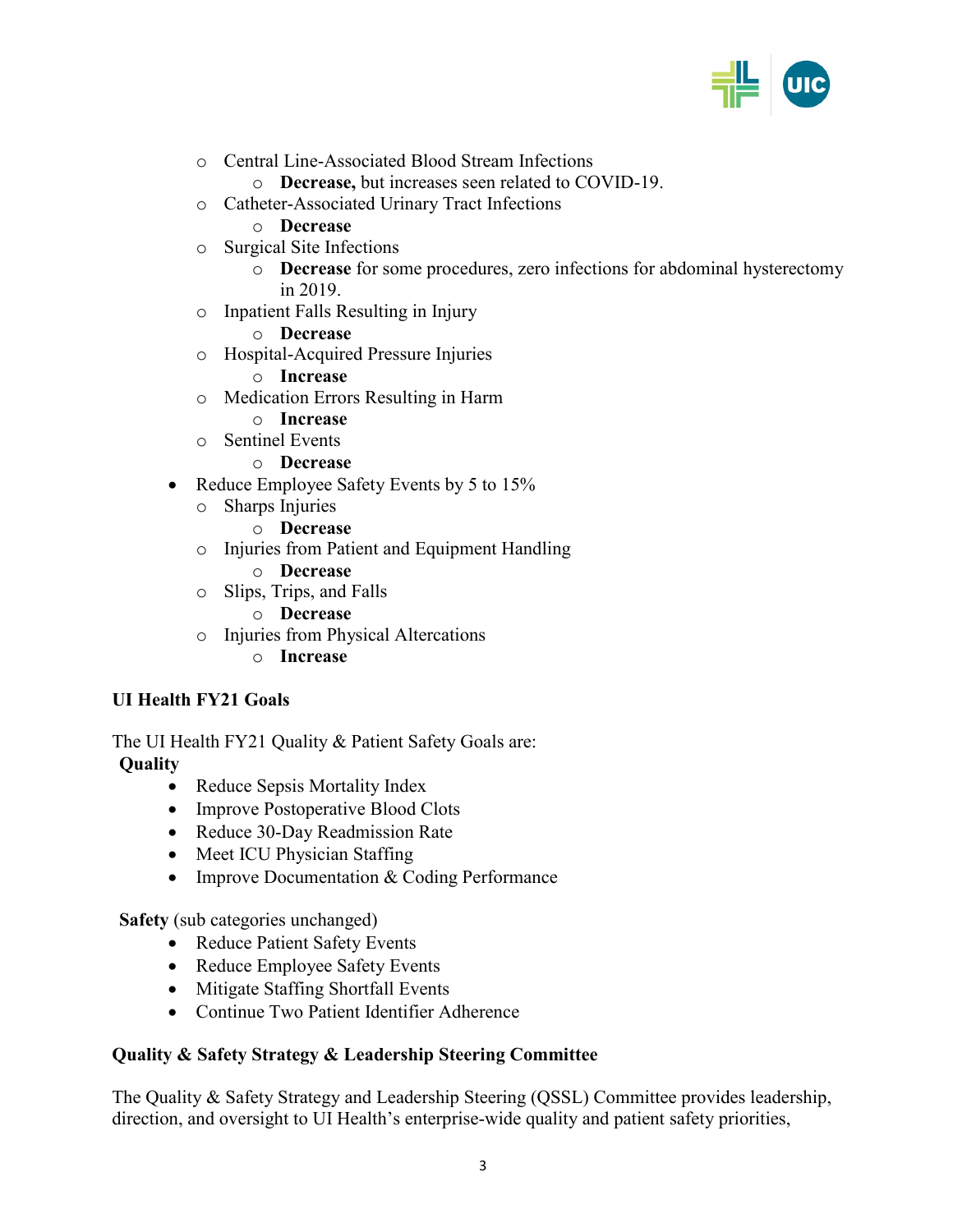

performance, and action plan. Its membership includes key clinical and operational leaders from across the clinical enterprise, the Office of the Vice Chancellor for Health Affairs, and UIC health sciences colleges.

The QSSL committee has taken a pause to allow for attention to the COVID-19 response. This group will resume in a restructured format in 2021. Individual quality and safety work groups and committees have met as needed to maintain improvement momentum and to address COVID-19 related issues.

### **Accreditation & Clinical Compliance Team**

### **COVID-19 Response Support**

- Inform leaders and the organization of regulatory flexibilities allowed due to the public health emergency (i.e. waivers, alternative care sites, etc.)
- Modified policy review and approval process to accommodate increased demands placed on policy owners, many of whom are directors and clinicians.
- Work with clinicians to expedite approval of COVID-19 related clinical guidelines and protocols (prioritized getting documents posted as quickly as possible).

### **3i Implementation and Optimization**

- Meet with an Epic project leader to discuss accreditation needs during Epic implementation.
- Worked with policy owners to identify policies needing revisions due to workflow changes.

The Accreditation & Clinical Compliance team facilitates ongoing readiness strategies to promote compliance with standards for accreditation by The Joint Commission (TJC), as well as other regulators including the Centers for Medicare and Medicaid Services (CMS) and the Illinois Department of Public Health (IDPH).

Methods utilized include risk assessments, improvement action plans, "tracers" (where patients and processes are followed through their normal course to analyze our systems of providing care, treatment, and services), team environmental rounds, staff huddles (brief regular meetings, for example at the start of each shift, where key information is shared with the entire team), policy development, an accreditation website with resources, and various education programs.

In 2020, the Accreditation team supported *numerous successful site visits*. The number of visits exceeded prior years dramatically related to the COVID-19 pandemic.

|     | Date(s)        | <b>Surveying</b> | <b>Type of Survey</b> | <b>Result</b> |
|-----|----------------|------------------|-----------------------|---------------|
|     |                | <b>Entity</b>    |                       |               |
| 1.  | 2/28/20        | TJC              | Lab accreditation     | Accredited    |
| 2.  | $3/25 - 26/20$ | <b>IDPH/CMS</b>  | Complaint             | No findings   |
| 3.  | $4/29 - 30/20$ | <b>IDPH/CMS</b>  | Complaint             | No findings   |
| 4.  | 5/12/20        | OSHA*            | COVID employee deaths | No findings   |
| 5.  | 6/8/20         | OSHA*            | COVID PT & OT         | No findings   |
| -6. | $7/7 - 8/20$   | <b>IDPH/CMS</b>  | Complaint             | No findings   |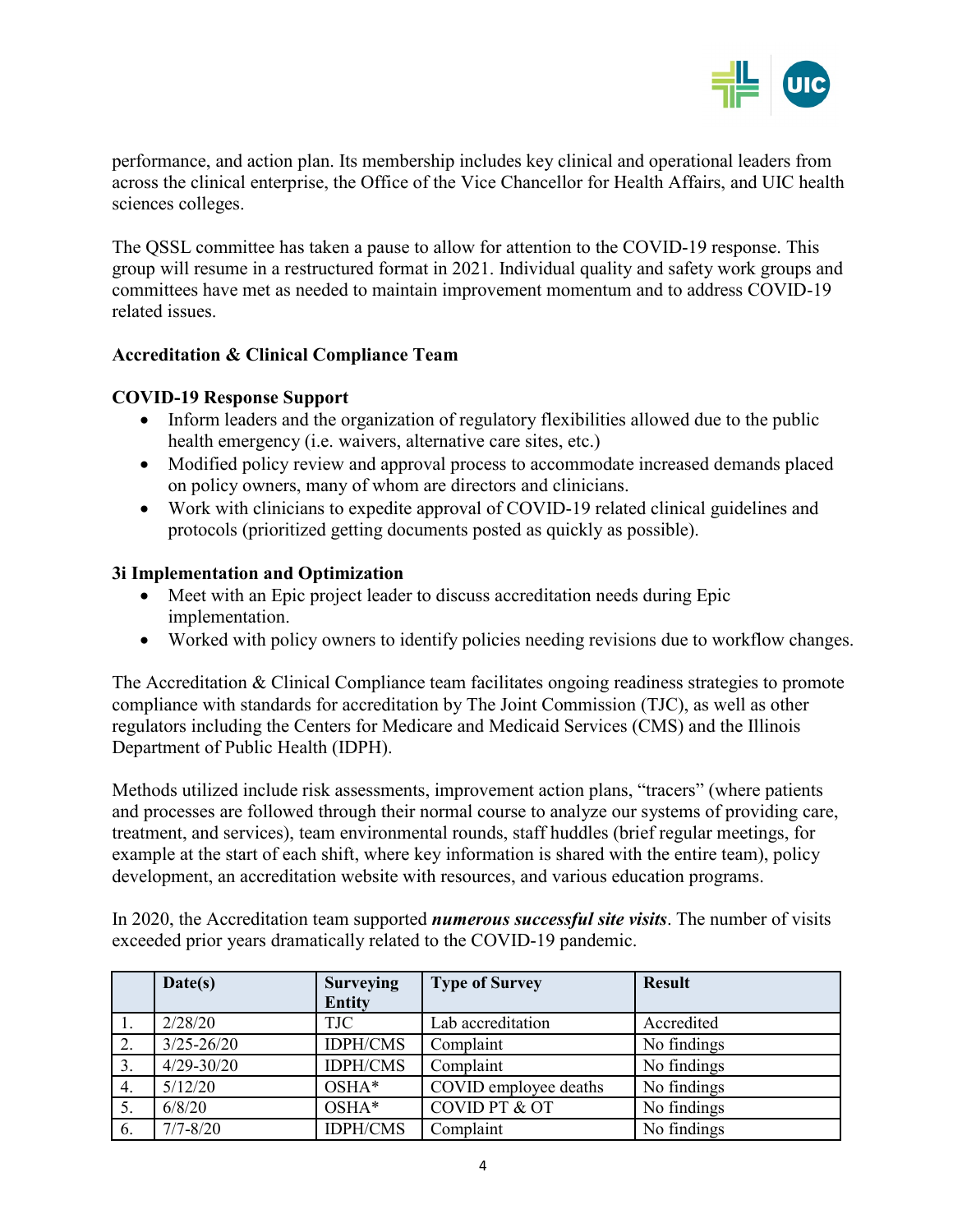

|                  | Date(s)          | <b>Surveying</b><br><b>Entity</b> | <b>Type of Survey</b>                                  | <b>Result</b>                                                                   |
|------------------|------------------|-----------------------------------|--------------------------------------------------------|---------------------------------------------------------------------------------|
| 7.               | 7/21/20          | <b>IDPH</b>                       | Perinatal Re-designation                               | Re-designated                                                                   |
| $\overline{8}$ . | $8/25 - 26/20$   | <b>IPDH/CMS</b>                   | <b>EMTALA</b>                                          | No findings                                                                     |
| 9.               | $8/25 - 26/20$   | <b>IDPH/CMS</b>                   | Patient rights-adult psych                             | Immediate jeopardy<br>(patient safety). Removed<br>9/29 with full review.       |
| 10.              | 9/8/20           | OSHA*                             | COVID-cafeteria                                        | No findings                                                                     |
| 11.              | 9/12/20          | <b>IDPH/CMS</b>                   | Complaint                                              | No findings                                                                     |
| 12.              | 9/14/20          | <b>IDPH/CMS</b>                   | Complaint                                              | No findings                                                                     |
| 13.              | $9/29 - 10/2/20$ | <b>IDPH/CMS</b>                   | Complaint-Full hospital                                | Immediate jeopardy<br>(physical plant). Corrective<br>action A-tags (accepted). |
| 14.              | 10/21/20         | OSHA*                             | <b>COVID Patient/Guest</b><br><b>Experience Office</b> | No findings                                                                     |
| 15.              | 11/5/20          | OSHA*                             | COVID-employee EHR<br>access                           | No findings                                                                     |
| 16.              | 11/19/20         | OSHA*                             | <b>COVID</b> 7 East                                    | <b>TBD</b>                                                                      |
| 17.              | 12/9/20          | <b>IDPH</b>                       | PCCC/EDAP designation                                  | <b>TBD</b>                                                                      |
|                  |                  | *off site<br>investigation        |                                                        |                                                                                 |
|                  |                  |                                   |                                                        |                                                                                 |
| 1.               | 1/13/20          | <b>TJC</b>                        | Patient complaint-ED                                   | Response accepted                                                               |
| $\overline{2}$ . | 2/7/20           | <b>TJC</b>                        | PICU employee complaint                                | Response accepted                                                               |
| $\overline{3}$ . | 2/7/20           | TJC                               | OR employee compliant                                  | Response accepted                                                               |
| 4.               | 2/27/20          | <b>TJC</b>                        | CS Vendor compliant                                    | Response accepted                                                               |
| 5.               | 7/1/20           | <b>TJC</b>                        | ED Employee complaint                                  | Response accepted                                                               |
| 6.               | 9/14/20          | <b>TJC</b>                        | <b>Employee Complaint</b>                              | Response accepted                                                               |

In addition, Accreditation participated in key initiatives supporting compliance standards:

- **Leadership of the CMS survey 9/29-10/2/2020**: Command Central response to coordinate the Hospital survey activities and assure timely provision of requested documents and interview candidates.
- Service as an **advisory member of the Medical Staff Bylaws Committee**, to update and enhance the Bylaw.
- **Redesign of the Hospital Policy review process** to incorporate nursing shared governance to ensure important staff input into policy development and to support Magnet goals.
- **Advising hospital and medical staff leadership** on Joint Commission expectations of leadership and progress of action plans to improve compliance.
- **Advising various Epic planning groups on regulatory requirements** specific to workflow decisions as part of design for the new system.
- Collaboration with Laboratory Services on **preparation for 2-year Joint Commission Point of Care Testing (POCT) Laboratory Survey** expected between December 2019 and March 2020.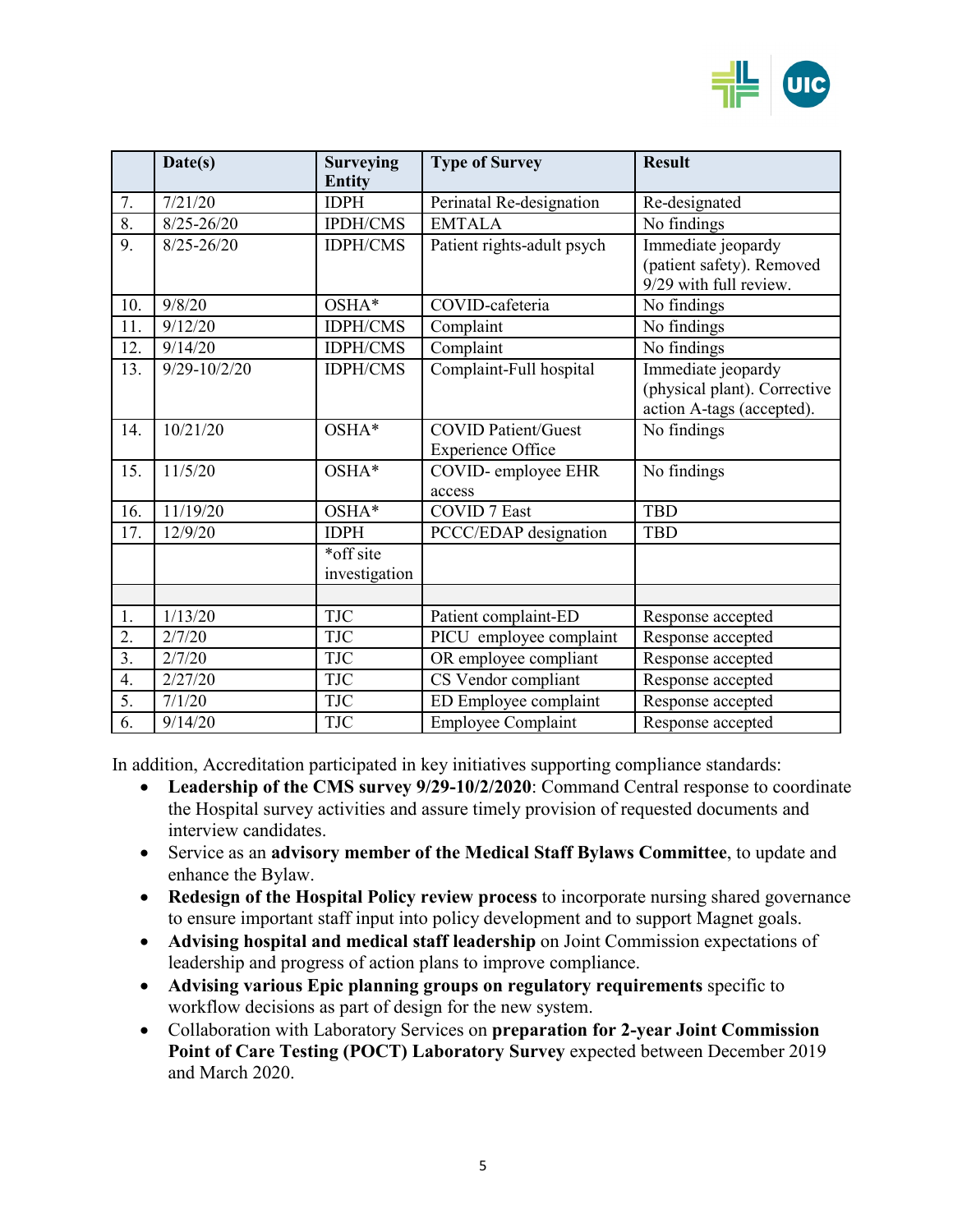

### **Clinical Documentation Improvement (CDI)**

#### **COVID-19 Response Support**

- CDI team served as the frontline investigator, searching for the connections in the words recorded (signs and symptoms) or missing in the documentation to a more definitive and specific diagnosis of COVID-19.
- CDI team attended seminars/training COVID-19 Coding and Reporting and billing/claims aspects of COVID-19.
- CDI team are the keepers of the patient's clinical story by collaborative partnership with physicians and coders to ensure that patient's data is accurate and complete.
- Fully capture the comorbid conditions/diagnoses and organ system involvement.
- Triage documentation clarification, limiting queries to the most critical situations to avoid physician query fatigue (develop appropriate clarification strategies with busy physicians).
- Ensure present on admission status of COVID-19 cases presented with symptoms then subsequently tested for COVID-19 after admission.

### **3i Implementation and Optimization:**

- CDI time had completed EPIC training as scheduled with additional/ongoing training until implementation and still an ongoing process.
- Timely review of medical records and ensure that clinical documentation supports patient care rendered.
- Proper utilization of CDI query/Inbasket send documentation clarification request to physician.
- Assist physicians (physician education/clinical documentation tips) to ensure completeness of documentation in EPIC.
- Implementation of Optum, coding and documentation support aligned with EPIC.

The CDI Program consists of three key groups: Physicians and Advanced Practice Providers, Clinical Documentation Improvement (CDI) Specialists, and Coders — who convert written documentation into ICD-10 codes and DRGs for external reporting and billing purposes. The CDI Specialists serve as the "bridge" between providers and coders; they help piece together information from the medical record and send queries when clarifications are needed to ensure the patient's clinical story is accurately reflected in the coded record.

Many of the quality metrics are measured by observed incidence over expected incidence (O/E). Expected incidence is calculated by documentation and coding. Through audit it was determined that UIH documentation and coding did not reflect the complexity of care and decision making provided and thus had a negative impact on our external ratings. Improvement in the CDI program was a strategic goal for FY2020 and continues as a goal for FY2021. The impact of the CDI program improvements will be reflected in CY2021-22.

### **Improving Clinical Documentation 2020**

- A new Director of CDI was on-boarded in January of 2020.
- A robust curriculum was implemented to train CDI Specialists and Coders, this was completed in early 2020 with ongoing audit and review of education throughout 2020.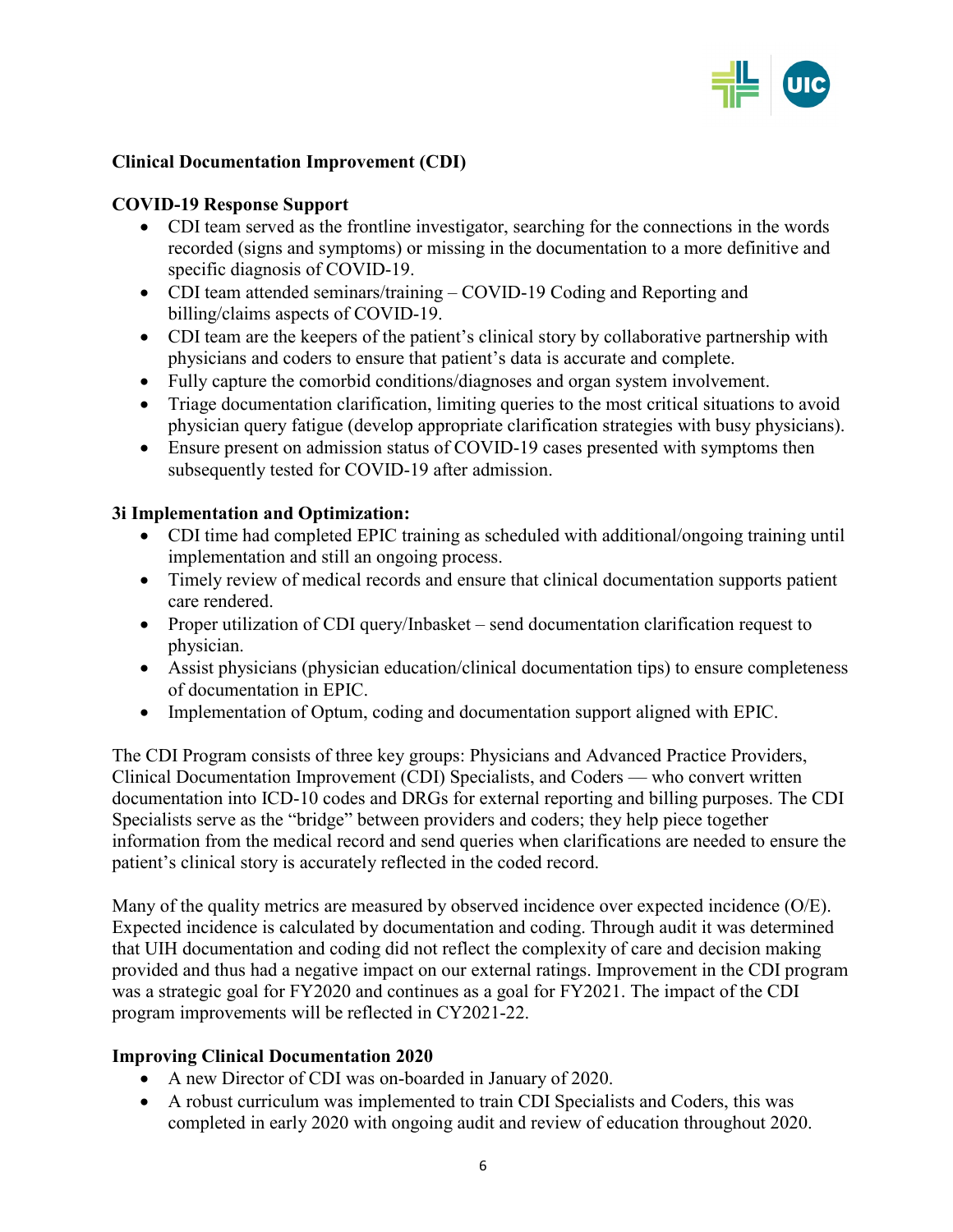

CLARO

- 2 CDI Physician Liaisons were added to the team, and a third is being recruited for a total of 4.
- A CDI training program for physicians was implemented in early 2020 with a rotation to all clinical service lines include graduate medical education.

As seen in the graphics below, there was a dramatic increase in mortality related to COVID-19 infected patients in April and May. From June to October despite ongoing COVID-19 admissions there was a **more sustained improvement in mortality** observed over expected below 1 at 0.63.

#### **OBSERVED AND EXPECTED MORTALITY - MEDICARE**

. The expected mortality rate increased 42.31% in Year 1 compared to the baseline.

• The October observed mortality rate decreased while the expected mortality rate increased compared to prior months which resulted in a favorable O/E ratio of 0.63, the most favorable to date.



1) October includes discharges through 10/31, and final billed as of 11/1. Metrics will update with future refresh of cases still in coding backlog. 2) Data includes Medicare Part B discharges.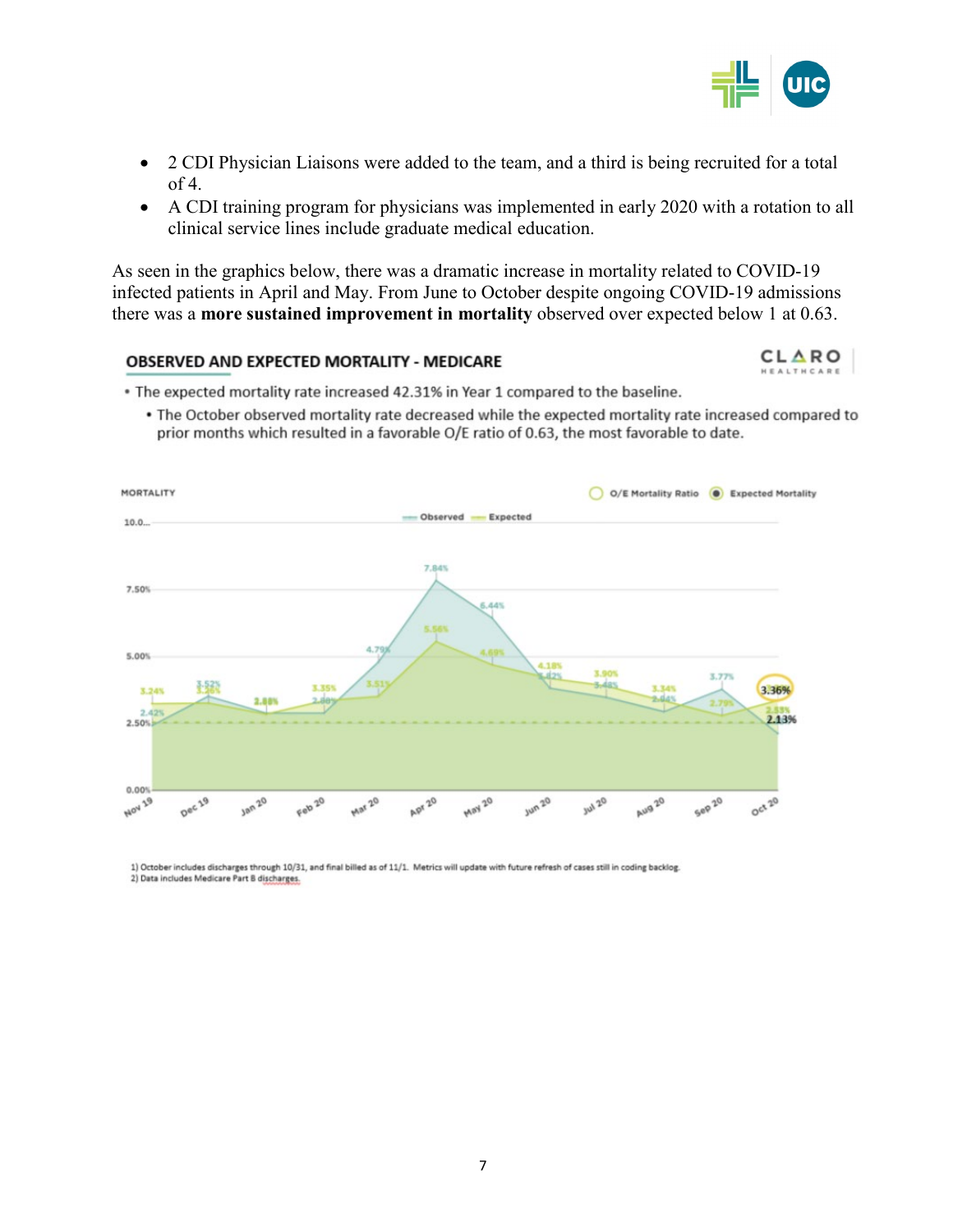

The graphic below shows how UIH compares to other medical centers in expected mortality as a reflection of clinical documentation overall in 2020. This illustrates significant improvement in CDI to reflect the complexity of care and decision making for UIH patients. It is anticipated that this improvement will be reflect in external reputational measures in calendar year 2021-22.

#### **EXPECTED MORTALITY RATE - ACADEMIC MEDICAL CENTERS**

CLARO 15

Expected mortality rate for UI Health improved from the middle fourth quartile to the middle of the . second quartile.



Source: MedPAR 2019 Baseline = 7/1/2018 - 6/30/2019

### **Infection Prevention & Control (IPC)**

#### **COVID-19 Response Support**

Much of the IPC team's work in 2020 has been directed at COVID-19 response.

- The Medical Director of IPC along with Director were initially responsible for reviewing and approving all testing for COVID-19, this transitioned to guideline based to allow for more expanded testing.
- The IPC team developed and implemented COVID-19 isolation guidance along with other clinical guidance.
- The IPC team contact traces patients with COVID-19 while at UIH, and collaborates with University Health Services to identify clusters and investigate outbreaks.
- The Medical Director and Director have provided expertise to the incident command structure for COVID-19 response and now for vaccine deployment.
- Through a partnership with the Chicago Department of Public Health and the College of Medicine, the IPC Director will assist with a contact tracing of all positive patients at UIH
- COVID-19 Policy and protocol creation and revisions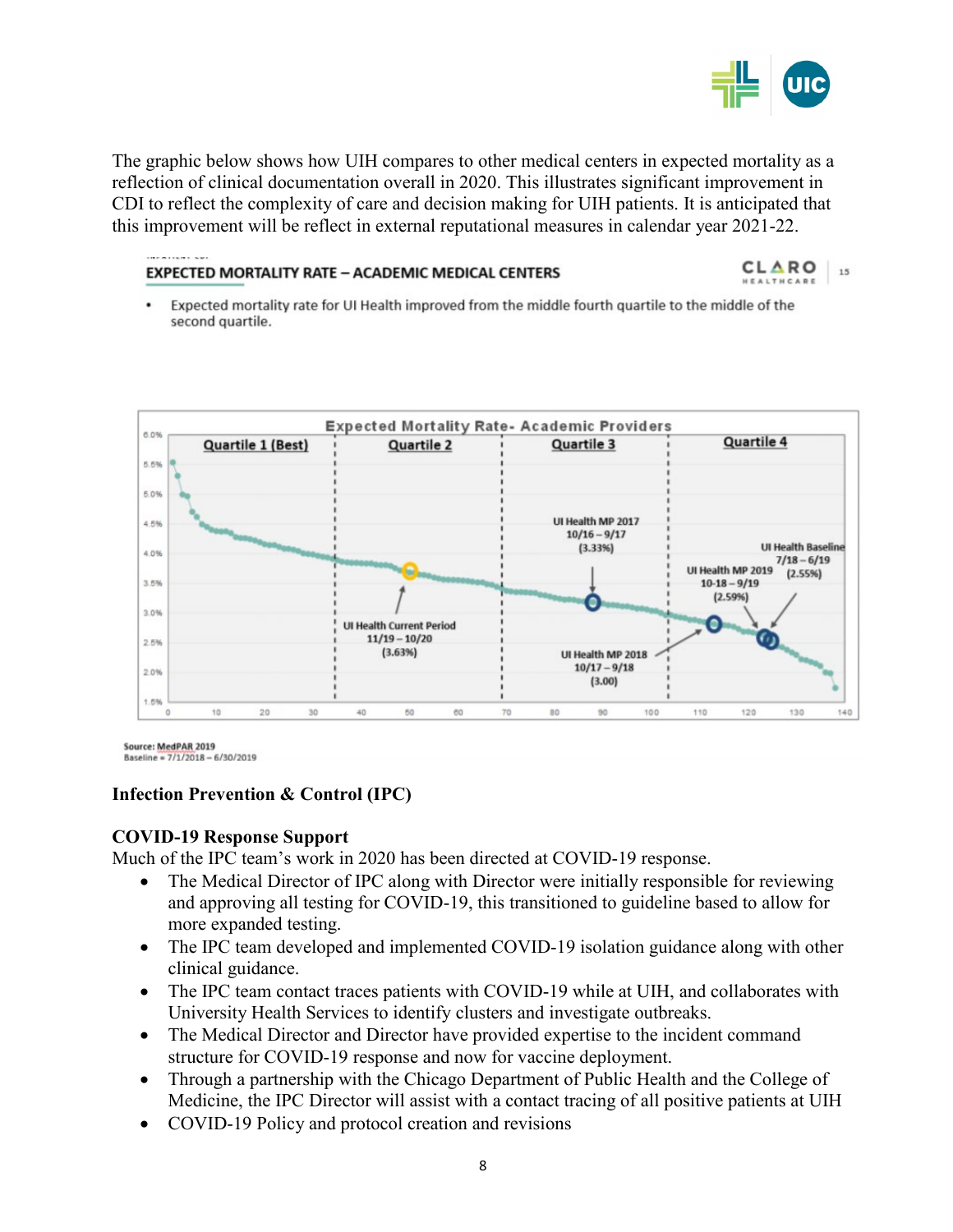

- o Updating and maintaining current practices and protocols to align with continuous CDC changing guidelines.
- PPE selection and modifications as new reduction in supply chain becomes evident
	- o Research and development of systems to reprocess (e.g., goggles, face shields, N-95 respirators, half mask elastomeric)
	- o Mask extended use/reuse guidelines
	- o Face shield implementation
- Disinfection selection and modification as supply chain becomes unstable.
- Education of staff on various topics: testing, PPE education, Specimen collection, Disinfection.
- COVID-19 reporting to regulatory entities.
- Space assessment for proper work environment and spacing.
- Rounding / supporting / assisting with social distancing / patient flow in Outpatient clinics.
- Consultation for creation of testing sites and triage sites.
- Consultation for remodeling of patient care spaces to accommodate new types of patients:
	- o Creation of new ICU beds,
	- o Negative air modifications for clinics and inpatient rooms,
	- o Additional negative air space in ED.
- Creation of space for monoclonal antibody infusion.

### **3i Implementation and Optimization**

- Design of Bugsy, the Infection Prevention Module, and input into Beaker, the microbiology module.
- Validation of data to ensure reliability of EPIC.
- Building and running reports.
- Validating devices daily for central lines, urinary catheters, and ventilators.
- Troubleshooting with other departments and aligning needs.
- Multi departmental collaboration which supports infection prevention policies and guidelines (e.g., nurse driven protocol with indwelling catheters).

### **Infection Prevention 2020**

- For the first time in 7 years there was a significant increase in the number of central-lineassociated blood stream infections (CLABSIs). This has been seen in other medical centers and is likely related to prolonged hospitalization related to COVID-19. This was seen in the Q2 of 2020 and appears not to be sustained, but is a focus of ongoing prevention efforts for COVID-19 infected patients.
	- o CLABSI reduction efforts focused on 6W Medical ICU and 6E Neurosurgery/Neurology as well as 7W Organ Transplant/Surgical Intensive Care Unit.
	- o CAUTI reduction efforts focused on 7W Stepdown and 6W Medical ICU.
- Continued leadership of Surgical Site Infection multidisciplinary workgroups with focus on:
	- o General Surgery Colon resections
	- o Women's Health Abdominal and Vaginal Hysterectomy and C-Section
		- Work to date has achieved a rate of 0 reportable infections in 2019.
	- o Orthopedic Surgery Total Hip and Total Knee
		- Ongoing successes with reduction in SSI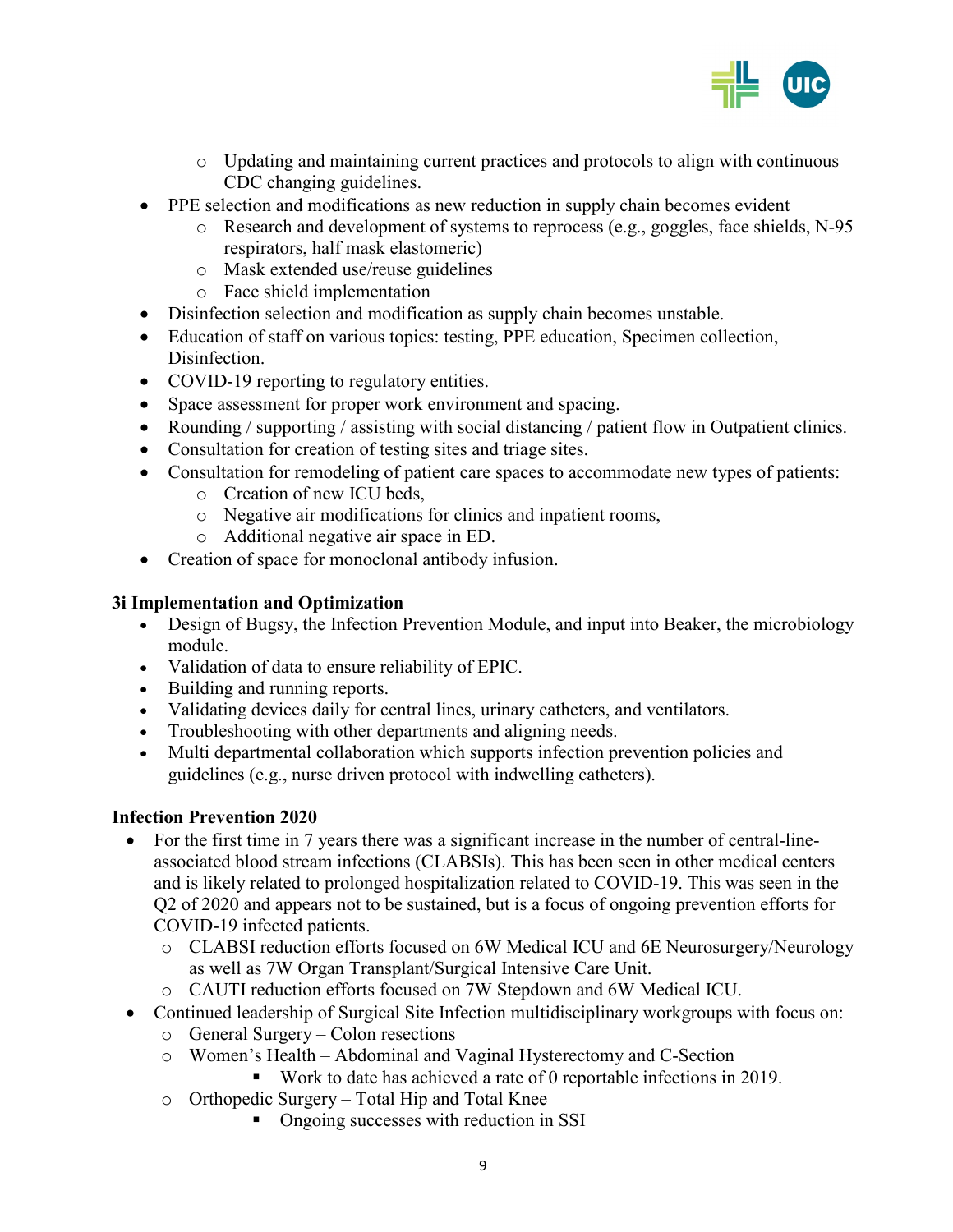

- Gage Award from Americas Essential Hospitals.
- Reducing healthcare-associated Clostridium difficile and other High Risk Organism infections
	- o Achieved a standardized infection ration (observed/expected) less than 1.
- Focus on Candida auris, including initiation of screening for this emerging pathogen.
- Detailed analysis of each healthcare associated infection to identify patterns, trends, and opportunities for improvement.
- Ongoing collaboration with University Health Service to eliminate sharps injuries and blood borne pathogen exposures.
- Continued partnership with procedural departments to ensure that all equipment is properly processed and disinfected.
- Ongoing collaborations with leaders and staff to improve infection control practices and to educate patients and our workforce on key infection prevention topics.
- Supporting the successful fifth year of our mandatory influenza vaccination program for all UI Health employees.

### **Patient Safety & Risk Management**

## **COVID-19 Response Support**

- Ethics Committee expertise input Risk expertise and guideline review.
- COVID-19 Inpatient Management Committee: risk expertise input and guideline development and review.

### **3i Implementation and Optimization:**

- Extensive guidance provided to Task Force working on My Chart, Care Everywhere and development of appropriate patient consent language.
- Extensive Risk and Patient Safety guidance to clinical work flow development.

Our Patient Safety & Risk Management team is continuing its work to provide risk identification, assessment, consultation, education, and support to further elevate and improve the safety of UIH care processes and systems.

### **Risk Identification**

- Vizient Electronic Safety Reporting System and Patient Safety Organization
	- o Provides data analytics with comparative data across medical centers long with collaboration and sharing of best practices for process improvement plans.
- Patient Safety Events The Patient Safety & Risk Management Team provides 24/7 coverage for consultation with clinical and operational leaders and staff. Patient safety and sentinel events are investigated through a root cause analysis or critical incident debrief.
	- o 5 sentinel events were investigated from January November 2020.
		- Retained foreign object
		- **Patient Harm**
		- Three falls with harm
- In January 2020, a new Critical Incident Debrief process was implemented with key stakeholders rapid review and debrief to develop response plan.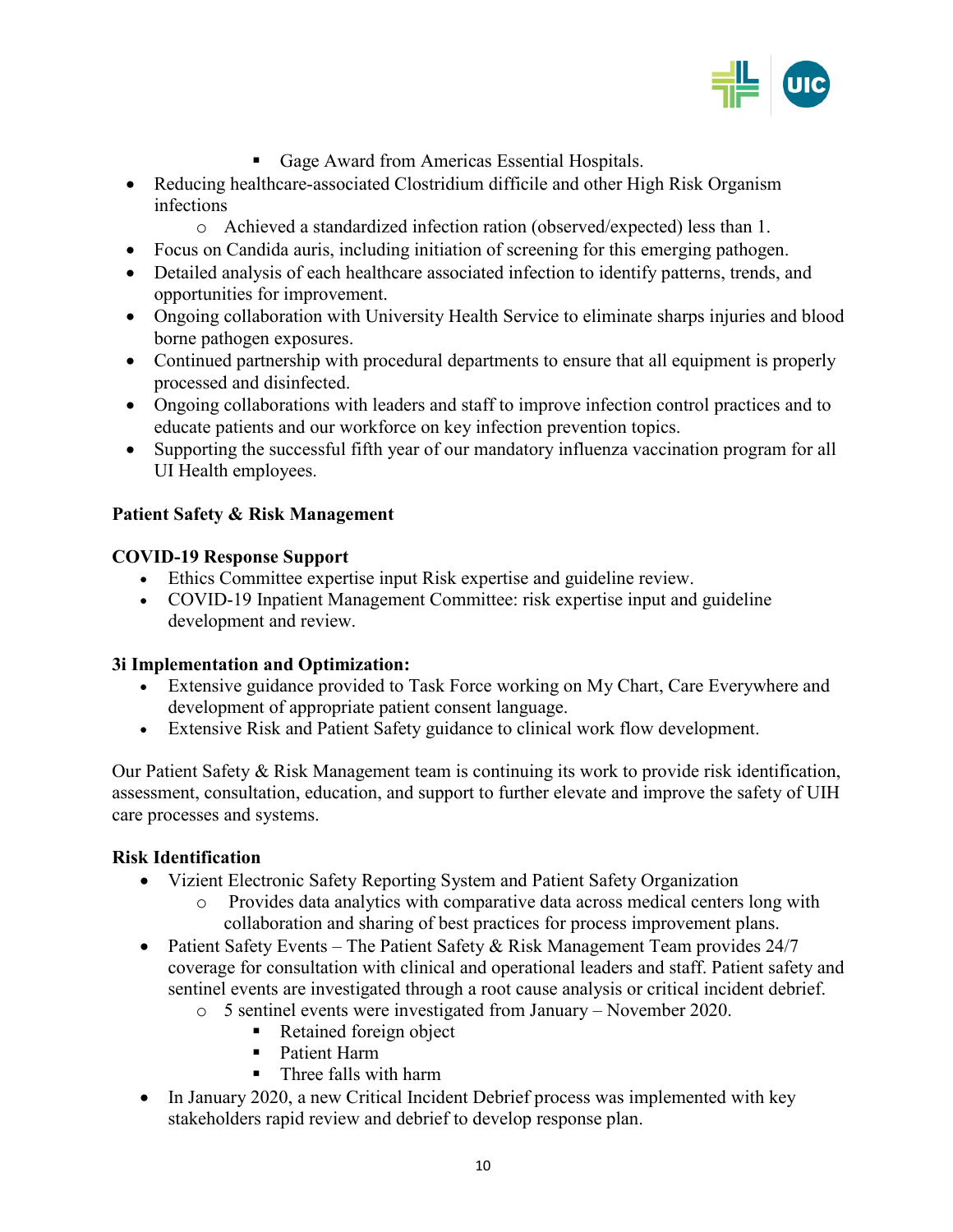

- 10 completed in 2020 with themes of patient care management issues, handoff communication, and physician behavior
- Risk team participation in mortality and morbidity reviews
- Filed litigations the Patient Safety & Risk Management Team collaborates with University Legal Counsel

#### **Risk Management**

After identification and review there are several areas that can be utilized to address needed implementation.

### **Medical Staff Review Board**

The Medical Staff Review Board is a committee of the medical staff and is co-chaired by the Senior Director of Patient Safety & Risk to evaluate and prioritize system related risk and safety issues to improve the quality and safety of patient care at UIH.

> o As part of the expansion of the resident curriculum to include safety and risk, the Associate Dean for Graduate Medical Education has been added to the MSRB and resident participation will be added in 2021.

### **Peer Review**

- The Physician Excellence Review Committee (PERC) is made up of representatives from the 22 medical staff departments along with the Senior Director of Patient Safety & Risk Management. The Risk department supports this program though case review, and expertise.
	- $\circ$  With the transition to EPIC in September of 2020 the business analytics team provides support to the program to generate other tracked metrics to improve physician excellence. In 2019 documentation lag and verbal orders compliance were part of the initial physician metrics. This process has been integrated into Epic with our Health Information Management team and it automated and preliminary data suggests reflected significant improvements in physician performance with completing clinic summary documentation.
	- o Exemplary physician performance, as well as performance needing improvement, is communicated monthly to physicians, Department Heads, Chiefs of Service, and utilized by the Credentials Committee in formulating credentialing and privileging decisions.

#### **Process Improvement Work Group**

- Retained Foreign Objects Work Group
- Unexpected Finding Work Group
- Service line Programs
	- o Obstetrics Steering Committee
	- o Child & Adolescent Treatment Unit

#### **Care for the Caregiver**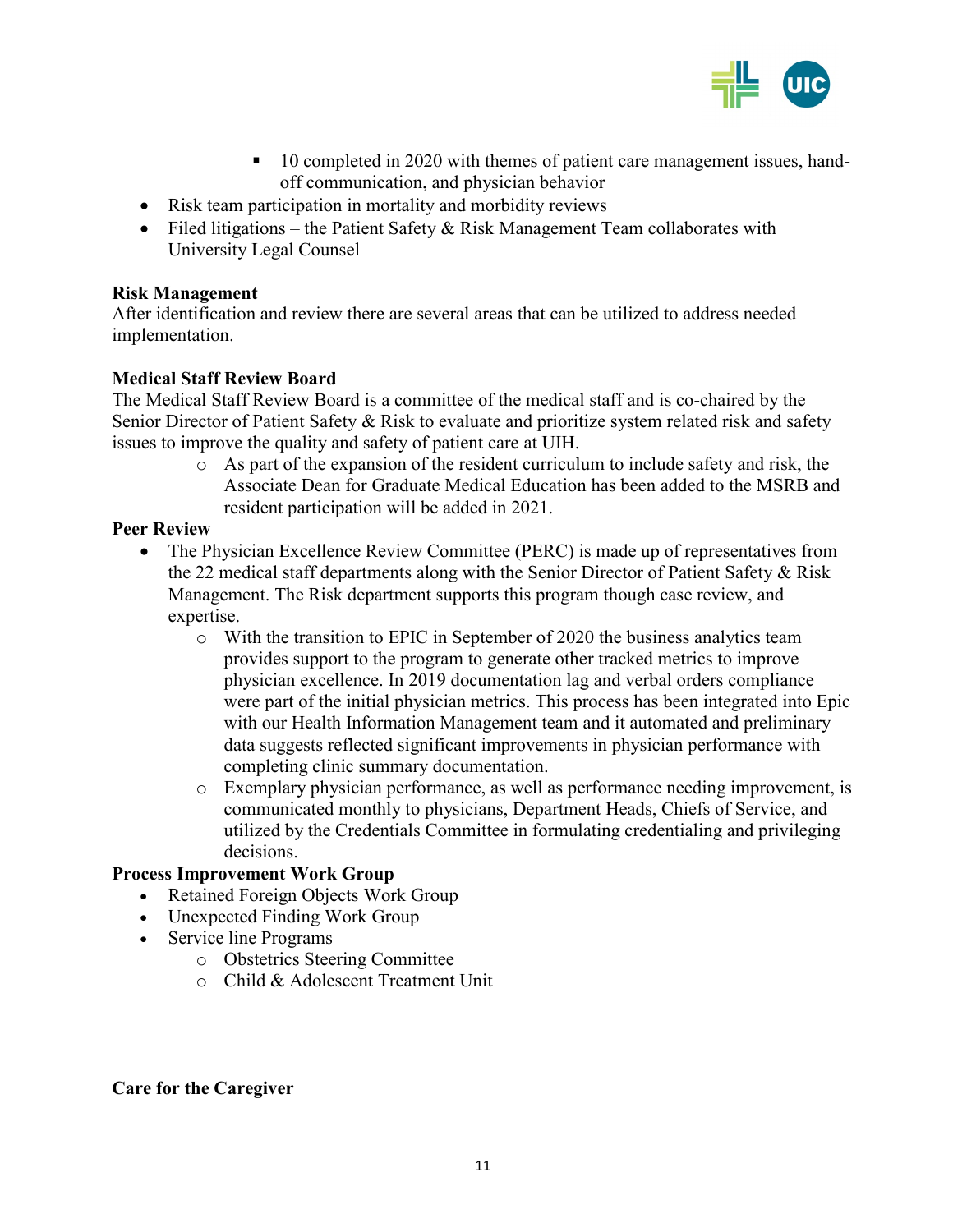

- The Patient Safety & Risk Management team facilitates full disclosure to our patients and families when harm occurs. Team members attend and facilitate patient and family meetings involving communication of adverse events as requested.
- 2020 Care for the Caregiver program implemented to train a team of clinicians in peer-topeer support for those involved in or affected by patient harm events and to promote a culture of safety.

### **Safety Committee**

The Safety Committee is a multi-disciplinary committee co-chaired by the Senior Direct or Patient Safety & Risk Management, whose charge includes improving patient safety through implementing The Joint Commission's National Patient Safety Goals (NPSGs) and other hospital safety initiatives. The focus of the NPSGs includes: clinical alarm management; medication reconciliation; preventing surgical errors; preventing patient identification errors; improving prevention of blood clots; communicating critical test results; improving medication labeling in surgery and procedures; infectious disease prevention; and suicide screening and prevention.

- $\circ$  The Patient Safety & Risk Management Team facilitated a task force to conduct Failure Mode Effects Analysis (FMEA) on compliance with dietary orders, such as food restrictions and allergy identification completed and implemented in 2020.
- o The Patient Safety & Risk Management Team facilitated a task force to conduct Failure Mode Effects Analysis (FMEA) on sharps injury.

#### **Culture of Safety Action Plan and Survey**

Our Culture of Safety Survey was last administered in March 2018 and demonstrated improvements in all categories in both our Inpatient and Ambulatory settings from our last survey in September 2016. The next Culture of Safety Survey was designated to be administered in Spring 2020. Due to the COVID-19 pandemic, this has been deferred. With this deferment, plans have been initiated to combine this survey with employee engagement survey to prevent survey fatigue and overall burnout in staff related to the ongoing pandemic response.

### **Quality Performance & Improvement (QPI)**

Our Quality Performance & Improvement team continues to support UI Health in three primary ways:

- 1. Planning, analytic support, and project management for quality priorities
- 2. Data collection, analysis, and reporting of required quality performance metrics to external regulatory bodies and managed care programs
- 3. Expansion of UI Health's "improvement capability and capacity" through clinician education, consultation with leaders and staff, and facilitation of improvement teams

### **COVID-19 Response Support**

- Facilitate the COVID-19 Committee, focusing on updating clinical guidelines and orders.
- Track and provide dashboard tends daily of PPE, Ventilators, Employees with COVID-19.
- Maintained the REDCap COVID-19 test tracker.

#### **3i Implementation and Optimization Support**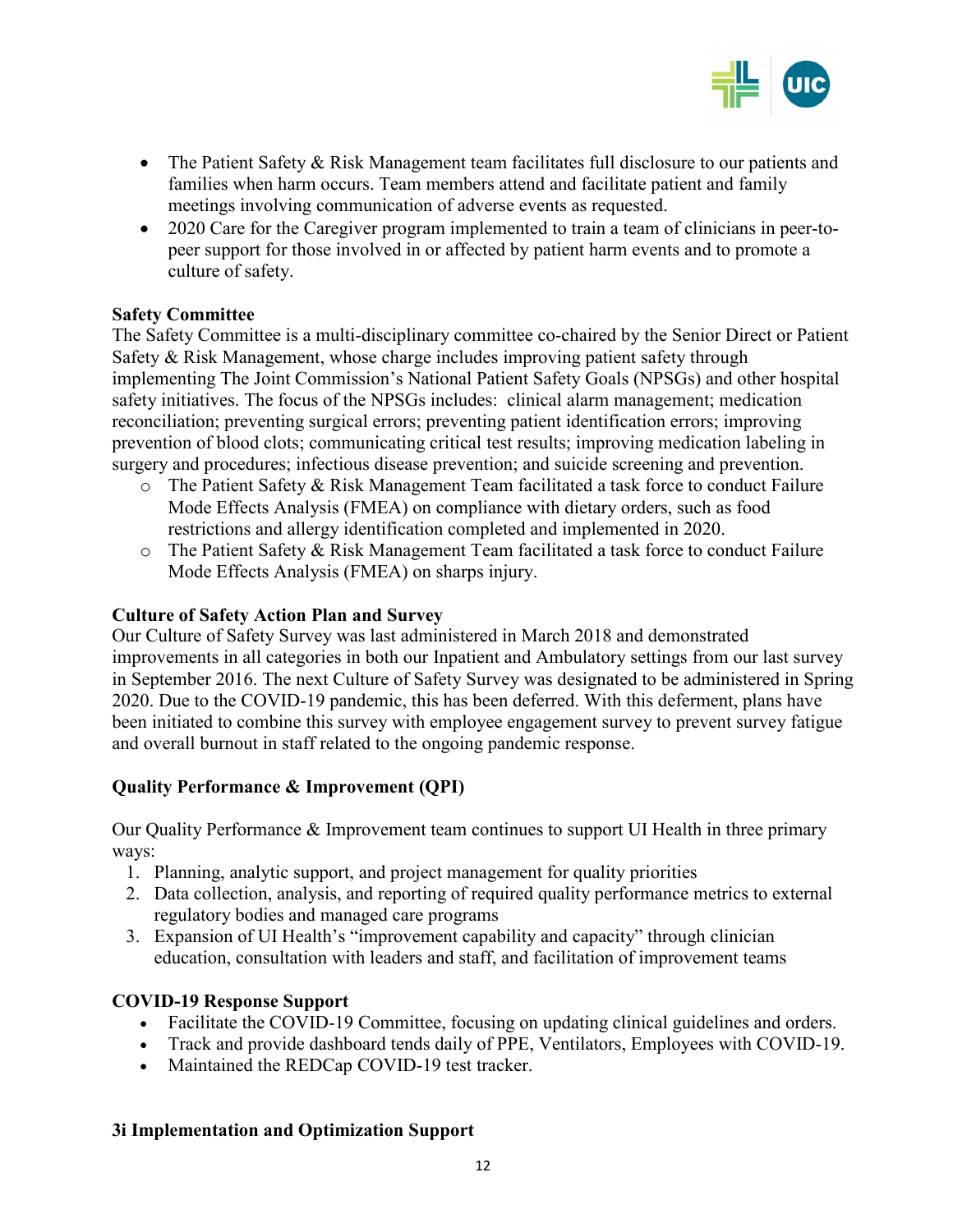

The QPI works with the following teams and committees:

- IS and Sepsis Core Committee to validate and optimize Epic Sepsis dashboard and reports.
- IS and Anticoagulation Steering Committee to optimize anticoagulation orders (completed), nursing documentation of intermittent pneumatic compression (IPC) devices, and validate/update anticoagulation medication and IPC refusal reports (completed).
- The inpatient adult psychiatric team to optimize clinical workflows and ensure compliance with core measures.
- IS and the stroke team to validate/update CMS electronic clinical quality measures (eCQM) dashboard.
- IS and Pain Committee to create opioid orders reports.
- IS to ensure core measures and eCQM were captured as part of clinical workflows.

### **Quality Performance and Improvement 2020**

- Continues to lead initiatives to reduce post-operative blood clots. This includes collaboration with hospital leadership, providers, and staff to develop and implement a system-wide, in-person blood clot prevention education.
- Facilitated initiatives related to UIH's participation in the National Surgical Quality Improvement Program (NSQIP). A workgroup focused on reducing surgical site infections (SSIs) in patients after gynecologic surgery reduced abdominal hysterectomy SSIs to zero in CY19. A program to address colon surgery infections began in fall 2020.
- Continued to perform ongoing analytics and reporting support for both the Blue Cross Blue Shield Managed Care outpatient programs and the Hospital Improvement Innovation Network initiative to reduce all-cause inpatient harm.
- Will support a new Blue Cross Blue Shield quality improvement program addressing diversity and disparity.
- Delivered consultative and analytics support to multiple departments, including Pediatrics, Psychiatry, the Ambulatory Clinics (focusing on Diabetes and COPD), and Nutrition, as well as analytics support to the Department of Medicine.
- Provided project management and process facilitation for many of UIH's Quality and Safety improvement priorities including our Pain Committee. As an example, the Quality team facilitated the development and launch of a house-wide opioid therapy patient education program. The education was linked to nursing and physician discharge workflows to communicate safe use, storage, and disposal of opioids with patients.
- Continued collaborations with UIH Information Services staff, as well as external subject matter experts, to ensure compliance with mandatory electronic reporting of a subset of quality metrics (known as eCQMs) to CMS and The Joint Commission.
- Hosted the  $10^{th}$  Annual Quality & Safety Fair, which was virtual due to the COVID-19 pandemic. There was excellent engagement with 41 posters being submitted from multidisciplinary teams dedicated to patient safety and quality care at UI Health.
- Improved Medicare core measure performance related to early management of patients with sepsis and septic shock.

#### **Clinical Ethics**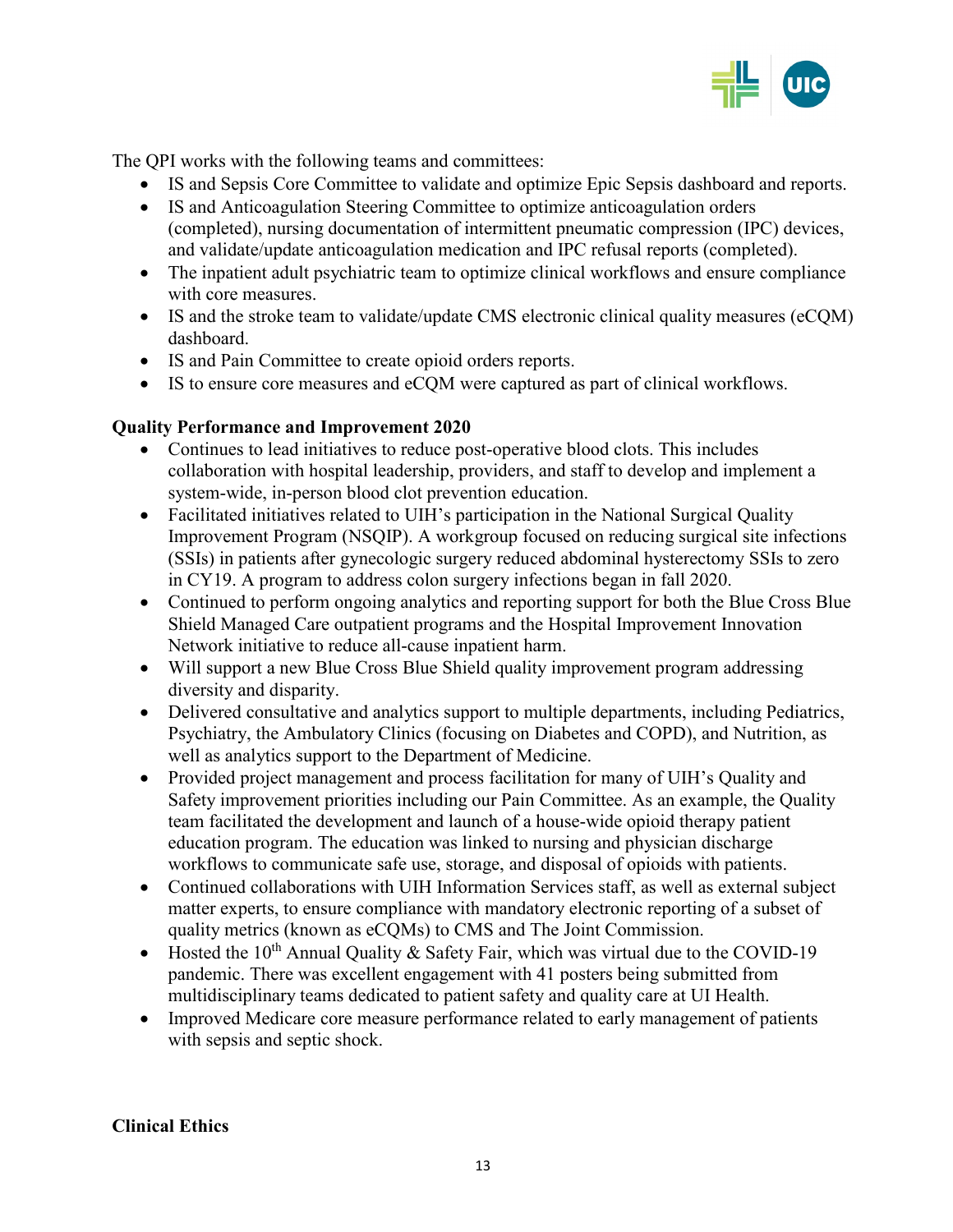

The director of clinical ethics joined the UIH team in August of 2020. The director provides ethics consultation related to clinical care, and support for institutional decisions. With COVID-19 pandemic response the clincal ethicist has been integral.

### **COVID-19 Response support**

- Participation in COVID-19 Ethics Committee
- Participation in COVID-19 Vaccination prioritization

### **Health Information Management and Privacy Office**

The Health Information Management and Privacy Office has been part of the infrastructure for COVID-19 response and critical support for 3i implementation.

### **COVID-19 Response Support**

- Provided guidance on privacy related matters in light of COVID-19 pandemic; served as a resource to clinical areas as well as UHS regarding privacy and COVID-19 initiatives.
- Maintained stable operations during COVID-19 pandemic and organized labor negotiations.
- Implemented telecommuting process for HIM staff who was able to perform work remotely.
- Accommodated on site staff with work stations that allowed for social distancing; provided cleaning supplies to sanitize work areas; provided appropriate PPE to staff responsible for collecting records from units and clinics.
- Trained staff on virtual technology and implemented virtual huddles with staff.
- Volunteered HIM staff to the "labor pool" to assist in other areas due to COVID-19 related staff shortage.
- Established new release of information area in the hospital admitting department to assist patients with medical records requests.

#### **3i Implementation and Optimization**

- Collaborated with Epic on all tasks related to the build and testing of Epic HIM and Identity modules/workflows.
- Served as a privacy expert and resource for Epic HIE initiatives (Epic Care Everywhere; Epic CareLink) and other functionalities (Break the Glass, restrictions, etc.); developed multiple forms (proxy forms, HIE consents); assisted with drafting consents, agreements, etc.
- Performed duplicate MRNs merges prior to go-live in effort to reduce the MRN duplicate rate to 2% as recommended by Epic.
- Assisted with remote (Webex) training of HIM staff on HIM functions in Epic; ensured super users support before, during and after go-live.
- Developed additional training materials and procedures to aid staff in successful transition to the new system and to help with completion of tasks in Epic.
- Ensured seamless integration of M\*Modal transcription platform with Epic.
- Implemented new document scanning and management system (Hyland onBase) and integrated it with Epic; trained staff on new platform and processes.
- Built and implemented a new version of Optum Computer Assisted Coding platform and fully integrated it with Epic coding workflows.